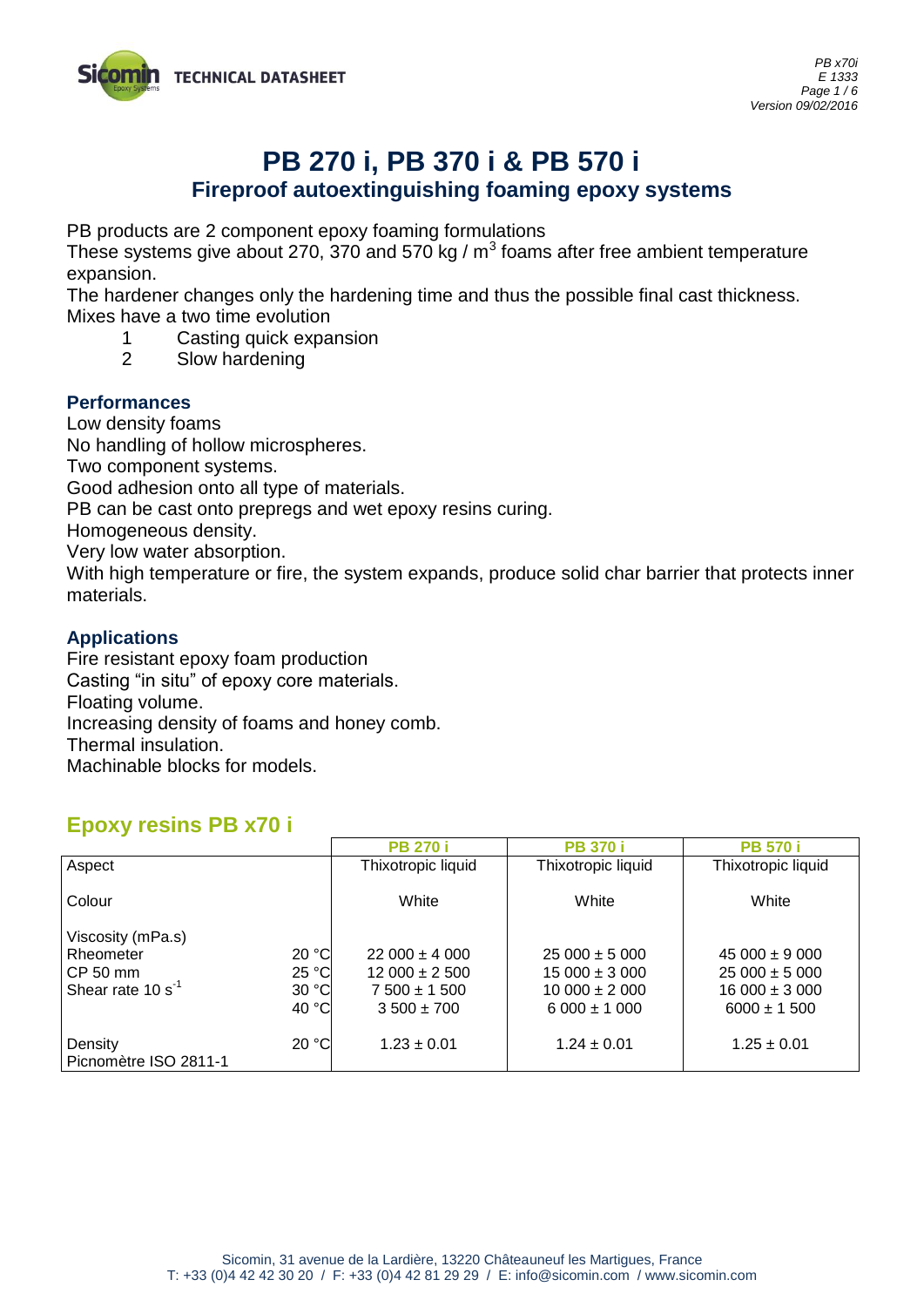

*PB x70i E 1333 Page 2 / 6 Version 09/02/2016*

# **Hardeners DM 0x**

|                                  |       | <b>DM 03</b>    | <b>DM 02</b>    |
|----------------------------------|-------|-----------------|-----------------|
| Colour                           |       | Clear yellow    | Clear to yellow |
| Reactivity type                  |       | Standard        | Slow            |
| Viscosity (mPa.s                 |       |                 |                 |
| Rheometer                        | 15 °C | $320 \pm 60$    | $190 \pm 40$    |
| CP 50 mm                         | 20 °C | $210 \pm 40$    | $130 \pm 25$    |
| Shear rate 10 s <sup>-1</sup>    | 25 °C | $150 \pm 30$    | $100 \pm 20$    |
|                                  | 30 °C | $100 \pm 20$    | $70 \pm 15$     |
|                                  | 40 °C | $60 \pm 10$     | $40 \pm 10$     |
| Density<br>Picnomètre ISO 2811-1 | 20 °C | $1.00 \pm 0.01$ | $0.98 \pm 0.01$ |

## **PB x70 i / DM 0x mix**

|              | <b>PB 270 i</b> | <b>PB 370 i</b> | <b>PB 570 i</b> |
|--------------|-----------------|-----------------|-----------------|
| DM 03        | 100 g / 22 g    | 100 g / 23 g    | 100 g $/$ 23 g  |
| <b>DM 02</b> | 100 g / 28 g    | 100 g / 26 g    | 100 g $/$ 27 g  |

#### **Fire resistance**

**PB 270 i** / **DM 03 & DM02 :** meet the requirements of the CS 25/FAR 25 § 25-853 (a) App. F Part.I (a1) (ii) for flammability 12 seconds. CEAT-Toulouse (Fr) PV # MT-0 8 / 8150155 /P2/A dated 12.12.2008 PV 14-DGATA-MTF/P1400003001004-F-A dated 26.08.2014

#### **Exothermic parameters**

Thermal conductivity of substrate.

Open or closed moulding.

Temperature of components and ambient temperature.

Geometry, thickness, volume and mass of the casting.

For casting onto a laminate that is curing, the heat produces by the resin can influence the reactivity of the foaming system, on a thick laminate.

#### **Processing advice**

Stir up the **PB x70 i** resin before weighing thanks to an hellicoid stirrer. Take special care to edges and bottom.

Weigh as precisely as possible with a device suited to the quantity used.

The expansion reaction is much faster than the hardening: mixing and application time should be the shortest possible, especially with the low densities. Working time is about 4 minutes max.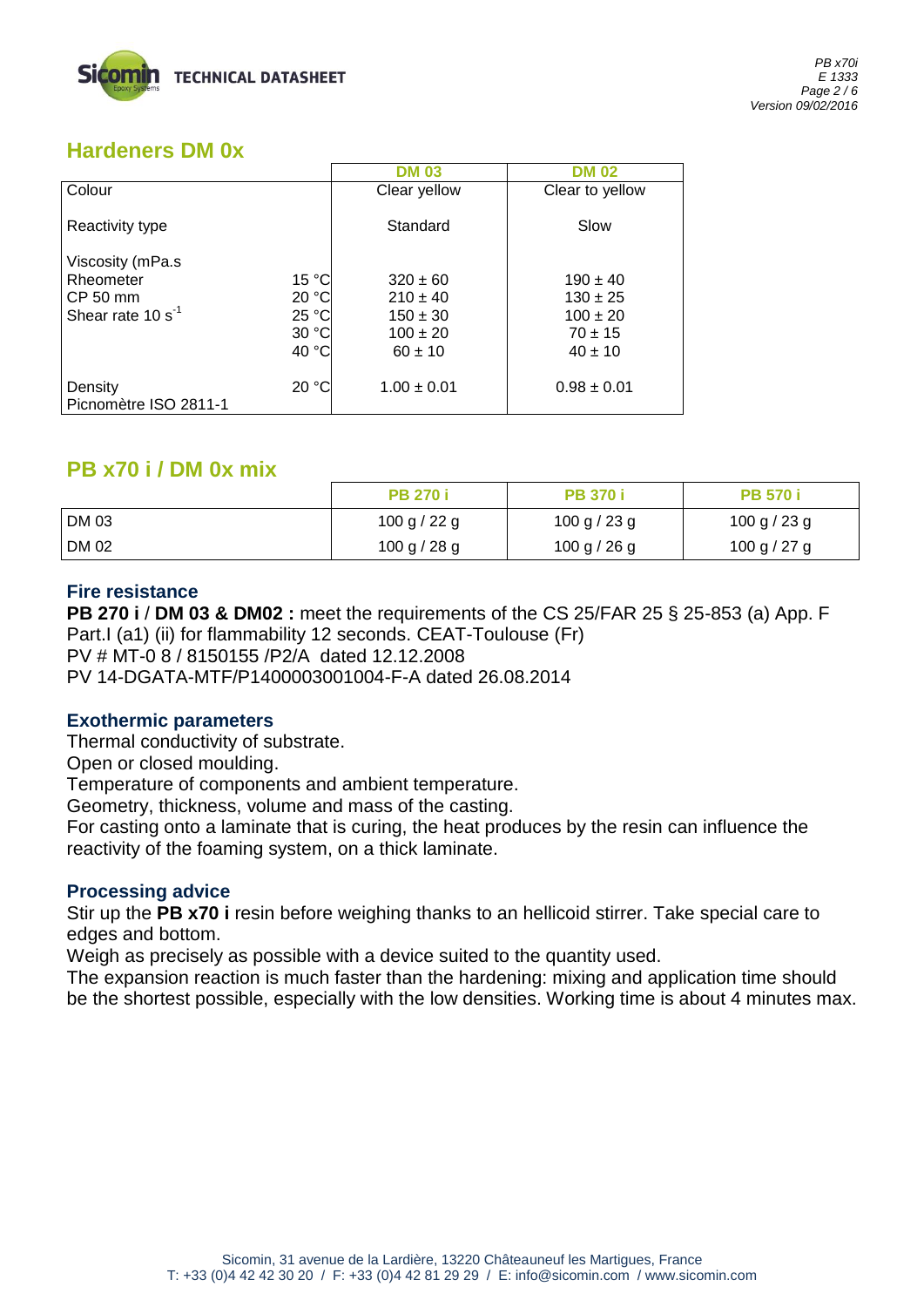



When mixing **PB x70 i** and hardener air is included. A expanded foam without big bubbles can be obtained by filtering the liquid mix through a 1 to 2 mm sieve.

## **Expansion ratio**

|                 | Free expansion final density     | Volume expansion ratio |
|-----------------|----------------------------------|------------------------|
|                 | 20 °C                            | 20 $\degree$ C         |
| <b>PB 270 i</b> | $270 \pm 20$ kg / m <sup>3</sup> | x 3.7                  |
| <b>PB 370 i</b> | $370 \pm 30$ kg / m <sup>3</sup> | $x$ 2.7                |
| <b>PB 570 i</b> | $570 \pm 40$ kg / m <sup>3</sup> | X 1.75                 |

For instance, if the volume to cast is 10 L, you need:

| $-10/3.7$  | $=$      | 2.7 kg | <b>PB 270 i / DM 0x mix</b> |
|------------|----------|--------|-----------------------------|
| $-10/2.7$  | $=$      | 3.7 kg | <b>PB 370 i / DM 0x mix</b> |
| $-10/1.75$ | $\equiv$ | 5.7 kg | <b>PB 570 i / DM 0x mix</b> |

5 to 10 % more mix should be prepared for the loss.

With large volume exothermal peak problem should be considered.

#### **Post cure**

Wait the foam to be hard before starting to post cure it.

If possible leave in the mould.

A minimum post cure of 6 hrs at 40°C is required to get a dimensional stability. To achieve full cured foam the parts should be post cured as followed. With **DM 03** :+ 6 hours at 40 °C + 4 hours at 60 °C + 4 hours at 80 °C With **DM 02** :+ 12 hours at 40 °C + 6 hours at 60 °C + 4 hours at 80 °C

In case of thin parts, this cycle can be optimised.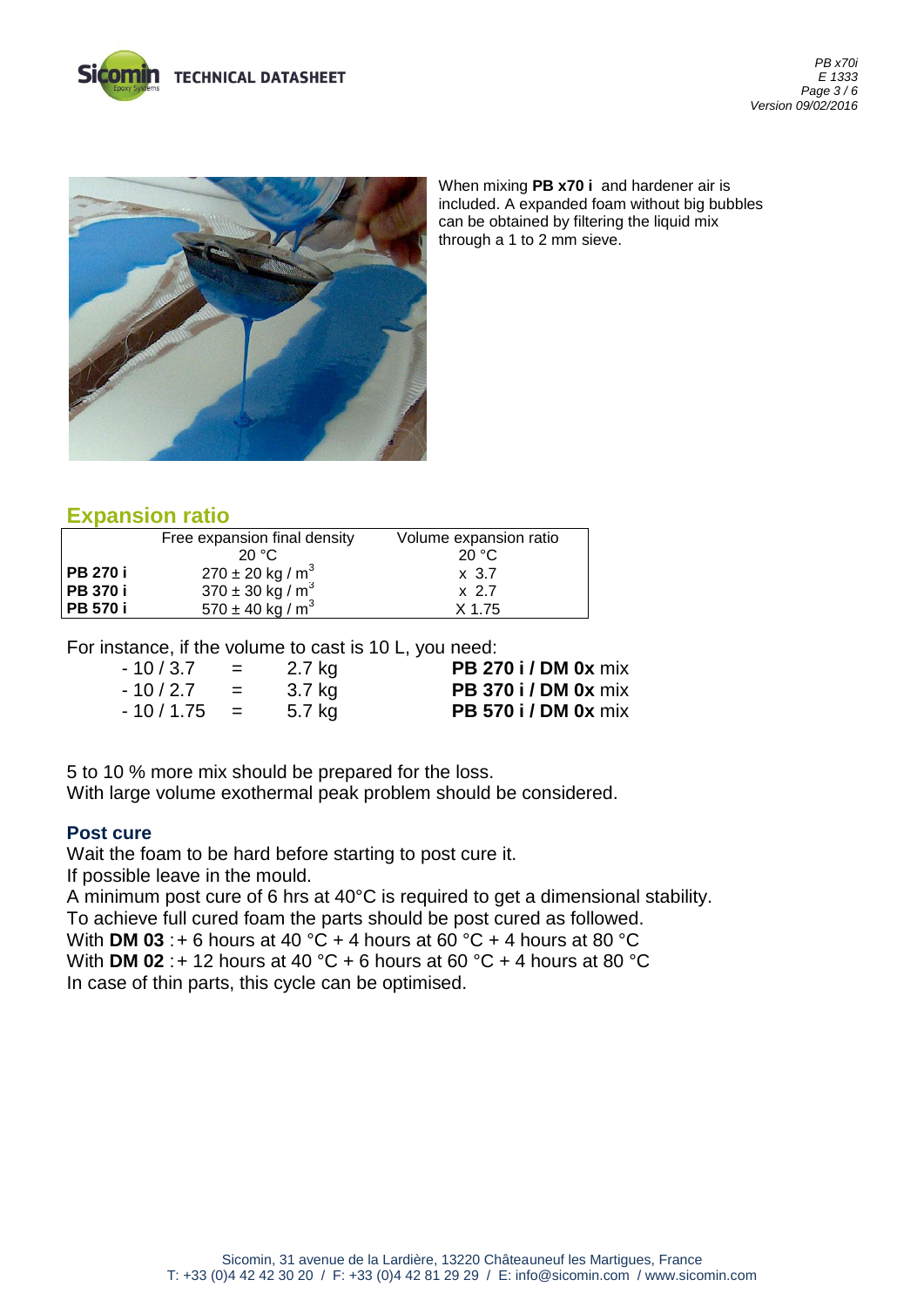**Sicomin** TECHNICAL DATASHEET

# **Thermal conductivity array**

| <b>Material</b>                                            | <b>Density</b><br>(kg / $m^3$ ) | <b>Thermal conductivity</b><br>à 20 °C (W / m x °C) |
|------------------------------------------------------------|---------------------------------|-----------------------------------------------------|
| Copper                                                     | 8800                            | 380                                                 |
| Carbon / carbon composite                                  | $1700 - 2000$                   | 300                                                 |
| Aluminium (AU 4G)                                          | 2800                            | 140                                                 |
| Steel                                                      | 7800                            | 20 à 100                                            |
| Carbon fibre HR or HM                                      | 1800                            | 200                                                 |
| Glass E fibre                                              | 2600                            | 1                                                   |
| Aramid fibre                                               | 1450                            | 0.03                                                |
| Concrete                                                   | 2000 à 2500                     | $1$ à $1.5$                                         |
| Plaster                                                    |                                 | 0.37                                                |
| Expanded PVC (Forex)                                       | 650                             | 0.12                                                |
| PB 600 epoxy foam                                          | 600                             | 0.16                                                |
| <b>PB 570 i</b>                                            | 570                             | 0.21                                                |
| PB 400 epoxy foam                                          | 400                             | 0.13                                                |
| <b>PB 370 i</b>                                            | 370                             | 0.20                                                |
| <b>PB 270 i</b>                                            | 270                             | 0.16                                                |
| PB 250 epoxy foam                                          | 250                             | 0.07                                                |
| Ethafoam E 220 & E 900                                     | 35 & 150                        | 0.05                                                |
| Herex C70.33 C70.75 C70.200                                | 33, 80 et 200                   | 0.030, 0.033 et 0.048                               |
| R 82.110<br>Airex R82.80                                   | 80 et 110                       | 0.037 et 0.040                                      |
| <b>Airex R63.80</b><br>R63.140                             | 90 et 140                       | 0.034 et 0.039                                      |
| Kapex C51                                                  | 60                              | 0.036                                               |
| Unfilled thermoset materials<br>Epoxy, polyester, phenolic | 1100 à 1300                     | 0.2                                                 |
| Polyethylene BD / HD                                       | 960                             | 0.25 à 0.34                                         |
| Glass / epoxy laminate                                     |                                 | $0.3$ à $0.8$                                       |
| Wood                                                       | 400 à 700                       | $0.12$ à $0.2$                                      |
| Balsa                                                      | 100 à 250                       | 0.051 à 0.090                                       |
| Expanded polystyrene                                       | 20                              | 0.035                                               |
| Extruded polystyrene                                       | 28 à 45                         | 0.033 à 0.025                                       |
| Air                                                        |                                 | 0.021                                               |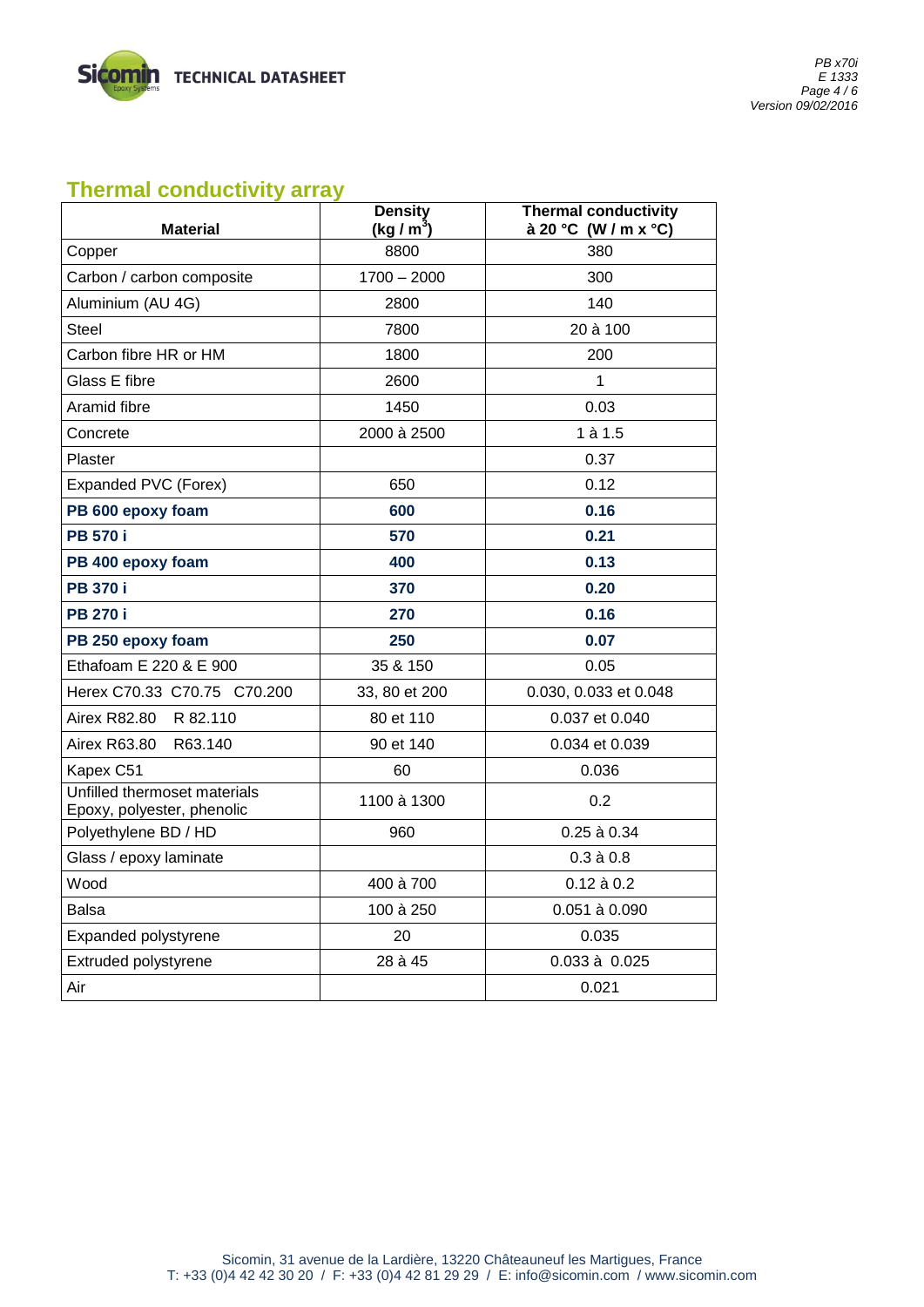

### **Mechanical properties on pure cast foam**

|                                     |                   |              | PB 270 i / DM 03 |              | PB 270 i / DM 02 |                                                                                                                                                                      | PB 370 i / DM 03                             |                          | PB 370 i / DM 02 |
|-------------------------------------|-------------------|--------------|------------------|--------------|------------------|----------------------------------------------------------------------------------------------------------------------------------------------------------------------|----------------------------------------------|--------------------------|------------------|
| Curing cycle                        |                   | 24 h Ta $+$  | 24 h Ta $+$      | 24 h Ta $+$  | 24 h Ta $+$      | 24 h Ta $+$                                                                                                                                                          | 24 h Ta $+$                                  | 24 h Ta +                | $24h$ Ta +       |
|                                     |                   | 24 h 40 °C   | 12 h 40 °C +     | 24 h 40 °C   | 12 h 40 °C +     | 24 h 40 °C                                                                                                                                                           | 12 h 40 °C +                                 | 24 h 40 °C               | 12 h 40 °C +     |
|                                     |                   |              | 8 h 60 °C        |              | 8 h 60 °C        |                                                                                                                                                                      | 8 h 60 °C                                    |                          | 8 h 60 °C        |
| <b>Compression</b>                  |                   |              |                  |              |                  |                                                                                                                                                                      |                                              |                          |                  |
| <b>Modulus</b>                      | $N/mm^2$          | 165          | 155              | 150          | 140              | 210                                                                                                                                                                  | 195                                          | 260                      | 235              |
| Compressive yield strength          | N/mm <sup>2</sup> | 4            | 5                | 4            | 5                | 6                                                                                                                                                                    | 6.7                                          | 5.3                      | 5.7              |
| Offset compressive yield            | $\%$              | 4.5          | 4.8              | 4.3          | 4.6              | 6.5                                                                                                                                                                  | 7.8                                          | 6.0                      | 8.0              |
| <b>Flexion</b>                      |                   |              |                  |              |                  |                                                                                                                                                                      |                                              |                          |                  |
| Modulus of elasticity               | N/mm <sup>2</sup> | 300          | 280              | 252          | 230              | 530                                                                                                                                                                  | 450                                          | 460                      | 430              |
| Maximum resistance at break         | $N/mm^2$          | 3.5          | 4                | 3.5          | 3.5              | 5.7                                                                                                                                                                  | 6.2                                          | 5.5                      | 6.0              |
| Elongation at maximum load          | $\%$              | 1.6          | 1.8              | 1.5          | 1.6              | 1.2                                                                                                                                                                  | 1.4                                          | 1.2                      | 1.4              |
| <b>Glass transition temperature</b> |                   |              |                  |              |                  |                                                                                                                                                                      |                                              |                          |                  |
| Tg1                                 | $^{\circ}{\rm C}$ | 68           | 79               | 66           | 81               | 62                                                                                                                                                                   | 80                                           | 63                       | 82               |
| Tg1 max.                            | $\rm ^{\circ}C$   |              | 81               |              | 85               |                                                                                                                                                                      | 88                                           |                          | 88               |
|                                     |                   |              | PB 570 i/        |              | PB 570 i/        |                                                                                                                                                                      |                                              |                          |                  |
|                                     |                   | <b>DM 03</b> |                  | <b>DM 02</b> |                  |                                                                                                                                                                      |                                              |                          |                  |
| Curing cycle                        |                   | 24 h Ta $+$  | 24 h Ta $+$      | 24 h Ta $+$  | $24h$ Ta +       |                                                                                                                                                                      |                                              |                          |                  |
|                                     |                   | 24 h 40 °C   | 12 h 40 °C +     | 24 h 40 °C   | 12 h 40 °C +     |                                                                                                                                                                      |                                              |                          |                  |
|                                     |                   |              | 8 h 60 °C        |              | 8 h 60 °C        |                                                                                                                                                                      |                                              |                          |                  |
| <b>Compression</b>                  |                   |              |                  |              |                  |                                                                                                                                                                      |                                              |                          |                  |
| <b>Modulus</b>                      | $N/mm^2$          | 460          | 480              | 465          | 450              |                                                                                                                                                                      |                                              |                          |                  |
| Compressive yield strength          | $N/mm^2$          | 19           | 20               | 17           | 19               |                                                                                                                                                                      |                                              |                          |                  |
| Offset compressive yield            | $\frac{0}{0}$     | 5.3          | 6.4              | 4.1          | 5.9              | Essais réalisés sur des éprouvettes de résine pure coulée,<br>sans dégazage préalable, entre des plaques en acier.                                                   |                                              |                          |                  |
|                                     |                   |              |                  |              |                  |                                                                                                                                                                      | Mesures effectuées suivant les normes AFNOR: |                          |                  |
| <b>Flexion</b>                      |                   |              |                  |              |                  | Compression:                                                                                                                                                         |                                              | NF T51-101<br>NF T51-001 |                  |
| Modulus of elasticity               | N/mm <sup>2</sup> | 980          | 920              | 1 0 3 0      | 980              | Flexion:<br>ISO 11357-2 : 1999 -5 °C / 180 °C sous azote<br>Transition vitreuse:<br>Tg1 ou Onset : 1er point à 20 $°C/mn$<br>Tg1 maximum ou Onset : deuxième passage |                                              |                          |                  |
| Maximum resistance at break         | N/mm <sup>2</sup> | 13           | 14               | 13.5         | 14               |                                                                                                                                                                      |                                              |                          |                  |
| Elongation at maximum load          | $\%$              | 1.3          | 1.5              | 1.3          | 1.5              |                                                                                                                                                                      |                                              |                          |                  |
| <b>Glass transition temperature</b> |                   |              |                  |              |                  |                                                                                                                                                                      |                                              |                          |                  |
| Tg1                                 | $^{\circ}C$       | 65           | 79               | 62           | 85               |                                                                                                                                                                      |                                              |                          |                  |
| g1 max.                             | $^{\circ}$ C      |              | 82               |              | 86               |                                                                                                                                                                      |                                              |                          |                  |